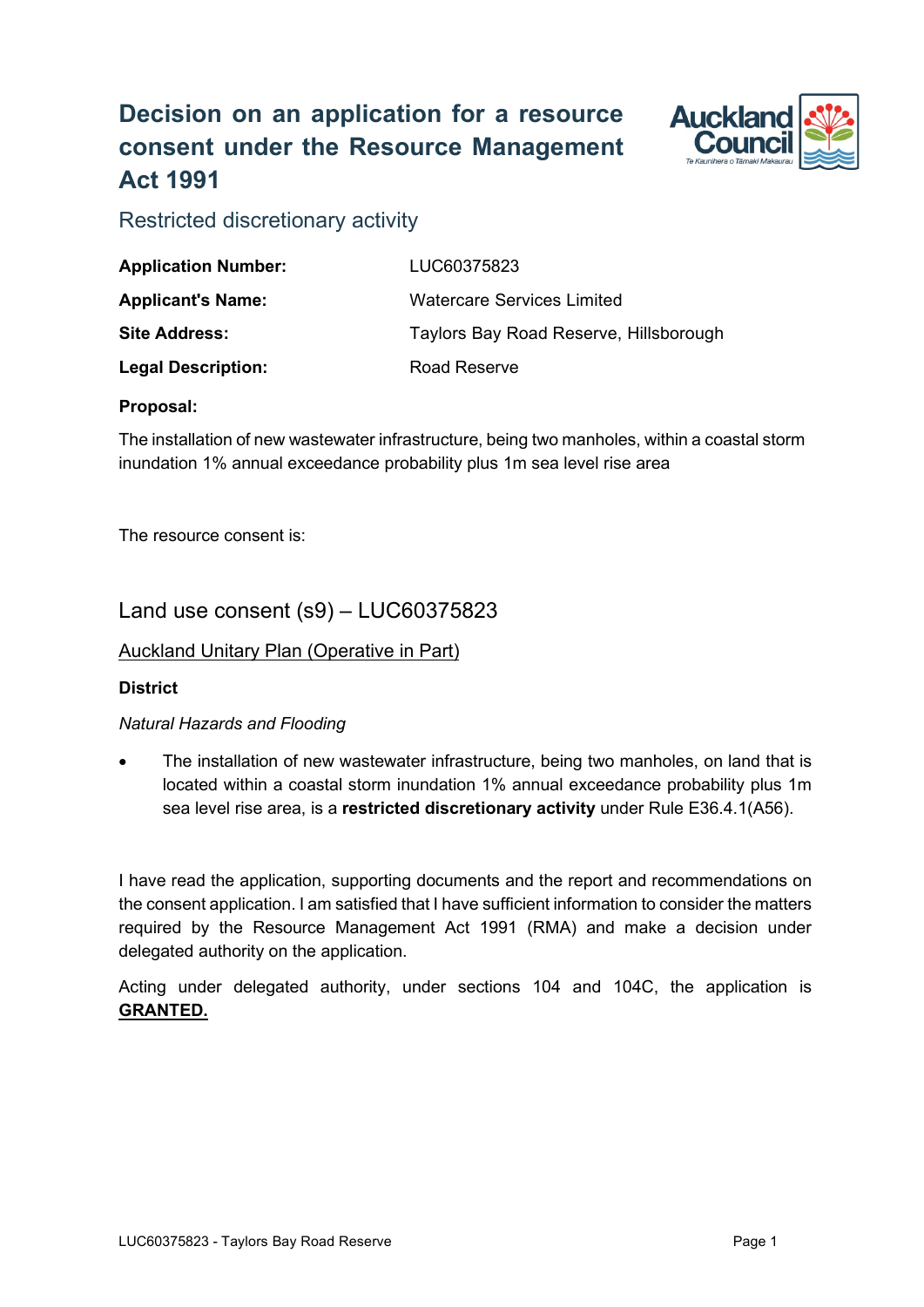## **1. Reasons**

The reasons for this decision are:

1. The application is for restricted discretionary activity resource consent, as such under s104C only those matters over which council has restricted its discretion have been considered. Those matters are:

#### E36.8.1.(18) – Coastal storm Inundation Area

- a. The functional and / or operational need to locate within the hazard area; and
- b. The risk of adverse effects to other people, property and the environment, including with respect to: public health and safety; impacts on landscape values and public access; management or regulation of other people required to mitigate natural hazard risks; storage or use of hazardous substances; and exacerbation of existing or creation of new natural hazard risks.

In addition, conditions have only been included in relation to those matters.

- 2. In accordance with an assessment under s104(1)(a) and (ab) of the RMA, the actual and potential effects from the proposal will be of an acceptable nature and scale in this environment with any adverse effects being less than minor. This is because any adverse effects relating to coastal storm inundation will be mitigated by:
	- a. The underground nature of the proposed manholes, which in combination with the reinstatement of existing ground levels ensures that the functionality of the subject coastal storm inundation area will be maintained.
	- b. The positive effects in respect of the upgrade of existing wastewater infrastructure by allowing for the Hoskins Avenue sewer to be diverted into a system with greater levels of capacity, being the central interceptor.
	- c. With reference to s104(1)(ab), there are no specific offsetting or environmental compensation measures proposed or agreed to by the applicant to ensure positive effects on the environment and / or within the relevant matters of discretion.
- 3. In accordance with an assessment under s104(1)(b) of the RMA, the proposal is consistent with the relevant objectives, policies and assessment criteria within Chapter E36 'Natural Hazards and Flooding' of the Auckland Unitary Plan (Operative in Part) for the following reasons:
	- a. The manholes are required to allow for wastewater from the Hoskins Avenue sewer to be diverted into the central interceptor. As the consented extension to this sewer is currently located with a coastal storm inundation area, there is both an operational and functional need for the works to be located within this hazard area, with no practicable alternative option available to achieve the same outcome.
	- b. The manholes will be located underground, with the lids and reinstated ground levels being flush with the existing ground level, all of which ensures that existing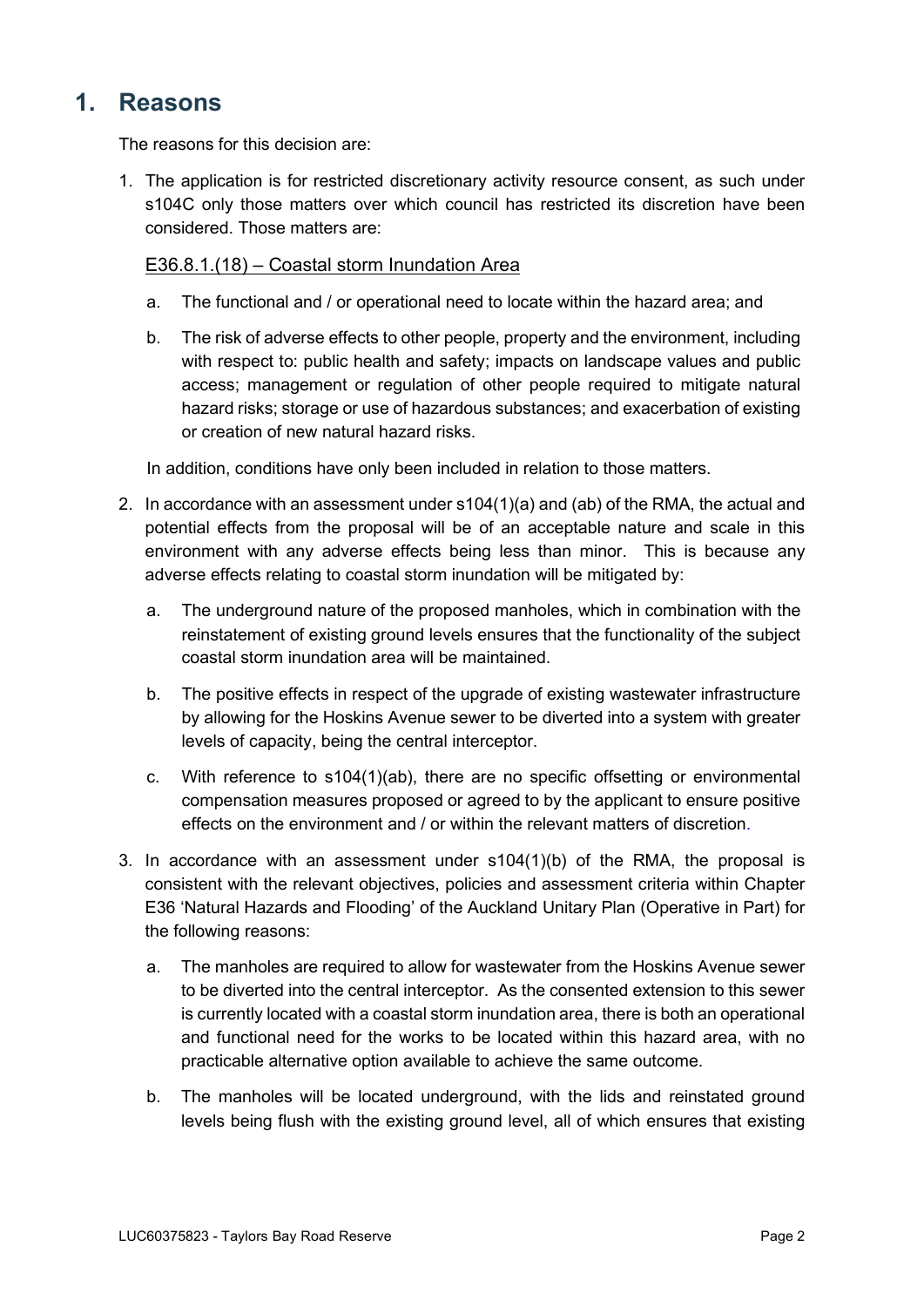adverse inundation effects will not be exacerbated, and that water will not be diverted into areas that are currently outside of the inundation area. That is to say, increased levels of natural hazard risk will not result with respect to property, people or the environment.

- c. The nature of the works, in that they are proposed on land with no identified natural characteristics of importance and will not involve the alteration or removal of protected vegetation, ensures that adverse effects on landscape values will not result.
- d. The works area will be enclosed by construction fencing, which ensures that public access within the Taylors Bay Road Reserve will be maintained during the works period and that persons will not accidentally enter the works area.
- e. The proposed works will not involve the storage or use of hazardous substances.
- 4. In accordance with an assessment under  $s104(1)(c)$  there are no other matters that are considered relevant.
- 5. In the context of this restricted discretionary activity application where the objectives and policies in the relevant statutory documents were prepared having regard to Part 2 of the RMA, they capture all relevant planning considerations and contain a coherent set of policies designed to achieve clear environmental outcomes. As they also provide a clear framework for assessing all relevant potential effects, there is no need to go beyond these provisions and look to Part 2 in making this decision as an assessment against Part 2 would not add anything to the evaluative exercise.
- 6. Overall, the proposal will result in acceptable actual and potential effects, and is consistent with the relevant objectives and policies of the Plan and Part 2 of the Act.

## **2. Conditions**

Under section 108 of the RMA, this consent is subject to the following conditions:

#### **Application Documents**

- 1. The consented development shall be carried out in accordance with the plans and all information submitted with the application, detailed below, and all referenced by the Council as consent number LUC60375823:
	- a. Application form and Assessment of Environmental Effects, prepared by Tonkin and Taylor Limited, Job No. 1015172.1500, version 1.0, dated April 2021.
	- b. Natural hazard assessment, prepared by Lucy Ferris, reference: JNZ-WSL-CIP-TM-0000050, dated 1 April 2021.
	- c. Plan as detailed below: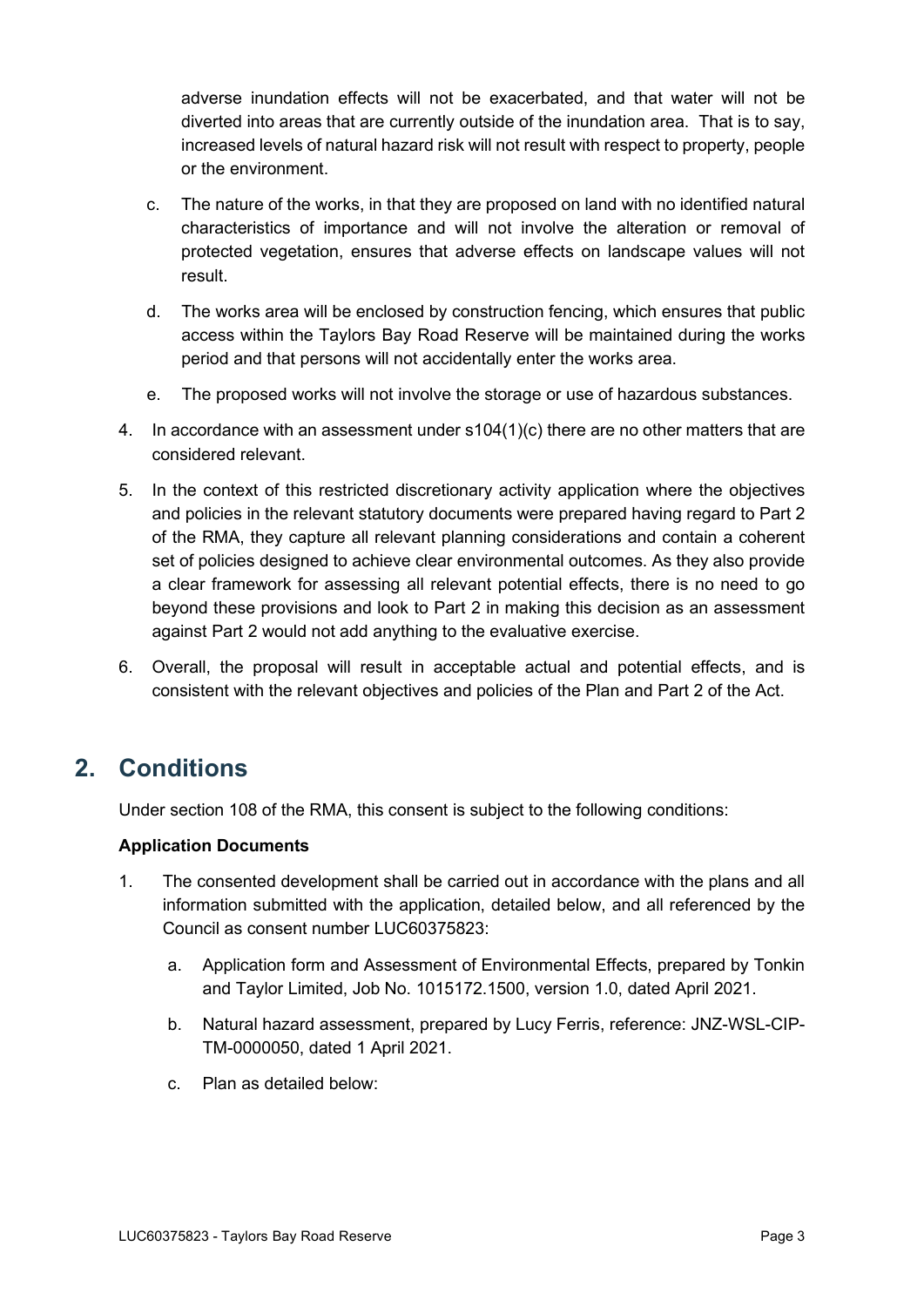| Drawing No. | Title                                                                                                                                                                                                    | Prepared by | Dated                 |
|-------------|----------------------------------------------------------------------------------------------------------------------------------------------------------------------------------------------------------|-------------|-----------------------|
| Issue C     | 2011804.006,   PS23 - Onehunga Catchment   Watercare<br>(ZDONE) 82 Gravity Sewer   Services Limited<br>Including Manholes Network<br>Sewer $2 -$ Plan<br>and<br>Longitudinal Section - Sheet 1<br>of $4$ |             | 21<br>January<br>2021 |

#### **Consent Lapse**

- 2. Under section 125 of the RMA, these consents shall lapse five years after the date they are granted unless:
	- a. The consent is given effect to; or
	- b. The Council extends the period after which the consent lapses.

#### **Monitoring Fee**

3. The consent holder shall pay the Council an initial consent compliance monitoring charge of \$340 (inclusive of GST), plus any further monitoring charge or charges to recover the actual and reasonable costs that have been incurred to ensure compliance with the conditions attached to this consent.

#### *Advice Note:*

*The initial monitoring deposit is to cover the cost of inspecting the site, carrying out tests, reviewing conditions, updating files, etc., all being work to ensure compliance with the resource consent. In order to recover actual and reasonable costs, monitoring of conditions, in excess of those covered by the deposit, shall be charged at the relevant hourly rate applicable at the time. The consent holder will be advised of the further monitoring charge. Only after all conditions of the resource consent have been met, will the council issue a letter confirming compliance on request of the consent holder.* 

## **3. Advice notes**

- 1. Any reference to number of days within this decision refers to working days as defined in s2 of the RMA.
- 2. For the purpose of compliance with conditions of consent, "the Council" refers to the council monitoring inspector unless otherwise specified. Please email [monitoring@aucklandcouncil.govt.nz](mailto:monitoring@aucklandcouncil.govt.nz) to identify your allocated officer.
- 3. Manhole lids should be waterproofed and sealed to minimise surface water ingress into the network.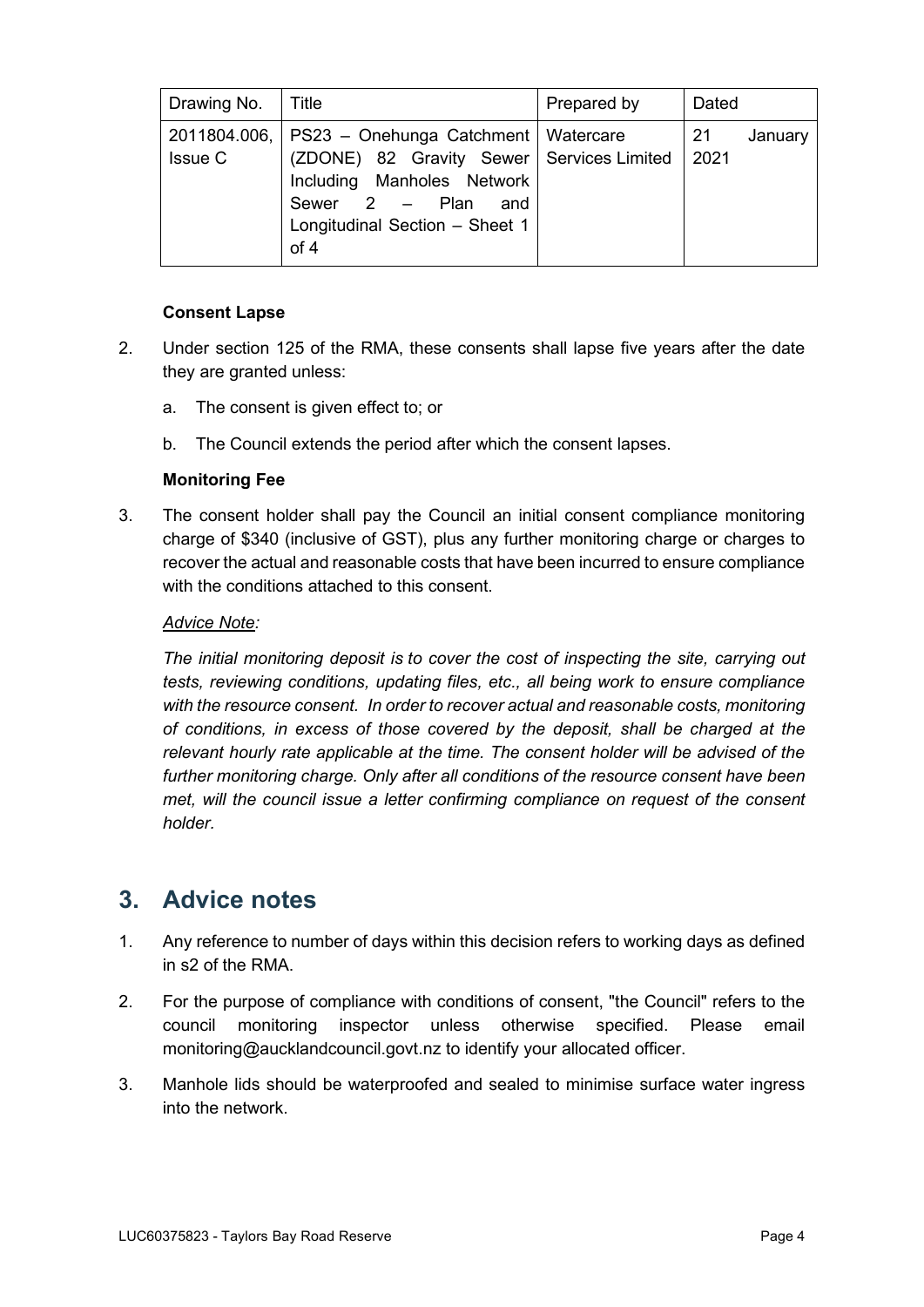- 4. For more information on the resource consent process with Auckland Council see the council's website www.aucklandcouncil.govt.nz. General information on resource consents, including making an application to vary or cancel consent conditions can be found on the Ministry for the Environment's website: [www.mfe.govt.nz.](http://www.mfe.govt.nz/)
- 5. The consent holder is responsible for obtaining all other necessary consents, permits, and licences, including those under the Building Act 2004, and the Heritage New Zealand Pouhere Taonga Act 2014. This consent does not remove the need to comply with all other applicable Acts (including the Property Law Act 2007 and the Health and Safety in Employment Act 1992), regulations, relevant Bylaws, and rules of law. This consent does not constitute building consent approval. Please check whether a building consent is required under the Building Act 2004.
- 6. If you disagree with any of the above conditions, or disagree with the additional charges relating to the processing of the application you have a right of objection pursuant to sections 357A or 357B of the RMA. Any objection must be made in writing to Council within 15 working days of notification of the decision.

### **Delegated decision maker:**

**Name: Colin Hopkins**

**Title: Principal Project Lead**

**Premium Resource Consents**

**Signed:**

**Date: 29th April 2021**